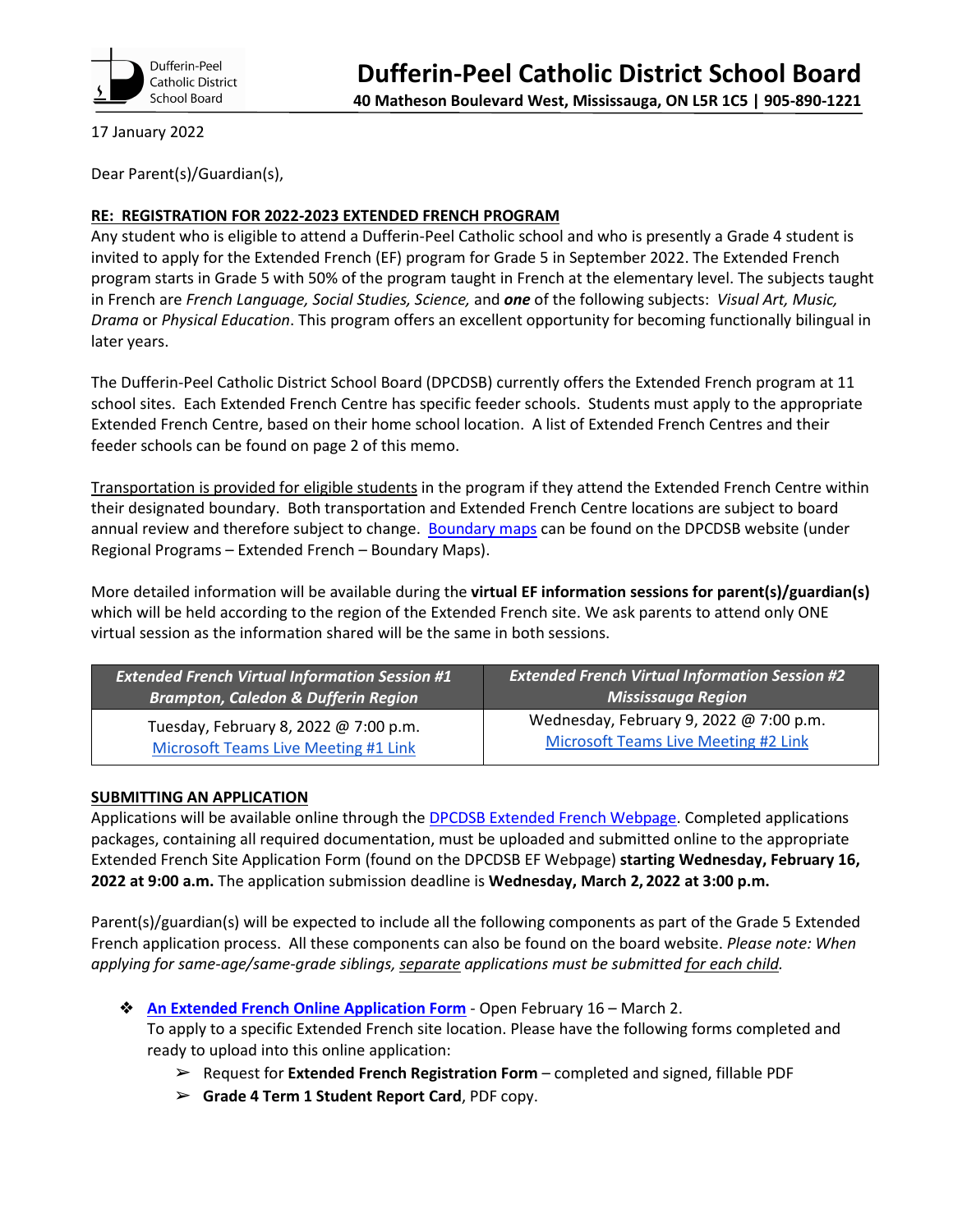The following items are available to use as a reflection tool when deciding to apply to the Grade 5 Extended French program. These forms do NOT need to be submitted as part of the application package:

- ➢ **[Extended French Student Information Sheet Part A](https://www3.dpcdsb.org/programs-services/languages/extended-french)** Student & Parent/Guardian reflection form (Optional)
- ➢ **[Extended French Student Information Sheet Part B](https://www3.dpcdsb.org/programs-services/languages/extended-french)** Educator reflection checklist (Optional) (Parent/Guardian to request the completion of this form from the child's home school)

## **RANDOM SELECTION PROCESS**

A random selection process will be held at the school-level on a pre-determined and advertised date only if the number of applications received at the site exceeds the spots available.

Sincerely,

Carmel Murphy

Superintendent, Program and Learning Services